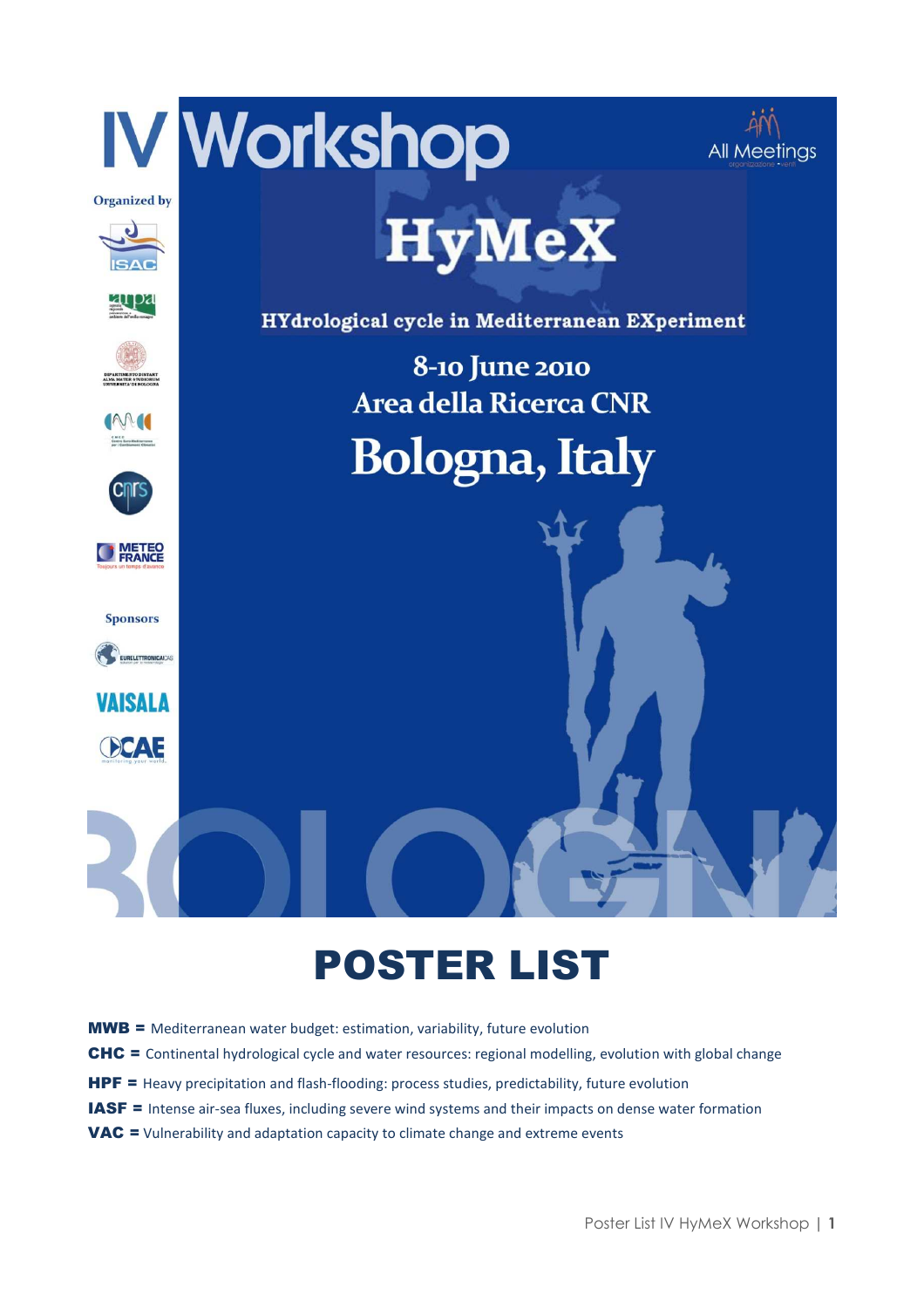| <b>MWB01</b> | The MedCLIVAR project: a powerful networking scientific programme for promoting the research on the                                         |
|--------------|---------------------------------------------------------------------------------------------------------------------------------------------|
|              | <b>Mediterranean Climate</b>                                                                                                                |
|              | Tanzarella A., University of Salento                                                                                                        |
| MWB02        | PROMES-MOSLEF: An atmosphere-ocean coupled regional model. Coupling and preliminary results over                                            |
|              | the Mediterranean basin<br>Gallardo C., Institute of Environmental Sciences - UCLM                                                          |
| MWB03        | Evaluation and comparison of regional climate models over the Iberian Peninsula                                                             |
|              |                                                                                                                                             |
|              | Sánchez de Cos M.E., AEMET                                                                                                                  |
| <b>MWB04</b> | Estimating the Mediterranean Sea Water and Heat Budgets: uncertainties in the observed estimates and                                        |
|              | in the Regional Climate Models<br>Somot S., Meteo-France/CNRM-GAME                                                                          |
| <b>MWB05</b> | Use of CALIPSO lidar observations to characterize and evaluate the cloudiness simulated by the WRF                                          |
|              | model over the Mediterranean area: methodology and diagnostics                                                                              |
|              | Bastin S., CNRS/INSU, IPSL/LATMOS                                                                                                           |
| <b>MWB06</b> | Analysis of GPS water vapour variability over Morocco                                                                                       |
|              | Koulali Idrissi A., EMI                                                                                                                     |
| MWB07        | Radiative fluxes, water vapour, clouds and aerosols observations at the island of Lampedusa                                                 |
|              | Meloni D., ENEA                                                                                                                             |
| <b>MWB08</b> | Aerosol extinction from N2 and O2 Raman signals, aerosol backscatter, and water vapour profiling with a                                     |
|              | monochromator based Raman LIDAR                                                                                                             |
|              | Bolarín J., University of Murcia                                                                                                            |
| <b>MWB09</b> | Ground-based and satellite observations of column water vapour in the central Mediterranean: spatio-<br>temporal variability                |
|              | Liberti G.L., ISAC CNR                                                                                                                      |
| <b>MWB10</b> | Impact of the parameterisation of the bottom friction on the deep convection and general circulation of                                     |
|              | the Mediterranean Sea                                                                                                                       |
|              | Lebeaupin Brossier C., Dynamic Meteorology Laboratory                                                                                       |
| <b>MWB11</b> | Development of a high resolution regional coupled ocean-atmosphere model for seasonal prediction and                                        |
|              | climate studies at IC3                                                                                                                      |
|              | Shinde M., IC3                                                                                                                              |
| <b>MWB12</b> | Contribution to the Mediterranean Sea water and heat budget definition: links between the Tyrrhenian<br>and the Liguro-Provencal sub basins |
|              | Schroeder K., CNR - ISMAR                                                                                                                   |
| <b>MWB13</b> | A 20-year (1989-2008) WRF/med-CORDEX simulation: validation and preliminary analysis                                                        |
|              | Bastin S., CNRS/INSU, IPSL/LATMOS                                                                                                           |
| <b>MWB14</b> | The Climate Shift and the Climate Variability in the Mediterranean region.                                                                  |
|              |                                                                                                                                             |
|              | Parages J.L., Complutense University of Madrid                                                                                              |
| <b>MWB15</b> | Influence of the Atlantic-Pacific interbasin connection on the Mediterranean summer precipitation                                           |
|              | Losada T., UCM (Withdrawn)                                                                                                                  |
| <b>MWB16</b> | Experimental study of the seasonal characteristics of the breeze circulation at a coastal Mediterranean                                     |
|              | site in South Italy using surface and remote sensing devices<br>Sempreviva A.M., ISAC-CNR                                                   |
|              |                                                                                                                                             |
| MWB17        | Impact of the Mediterranean Sea Surface Temperatures from a Weather Regimes Classification Approach                                         |
|              | Polo I., University Complutense of Madrid                                                                                                   |
| <b>MWB18</b> | Large-scale atmospheric response to eastern Mediterranean summer SST anomalies                                                              |
|              | Polo I., University Complutense of Madrid                                                                                                   |
| <b>MWB19</b> | Teleconnections between the Atlantic Niño, WAM and Mediterranean variability in coupled global                                              |
|              | models<br>Losada T., UCM                                                                                                                    |
|              |                                                                                                                                             |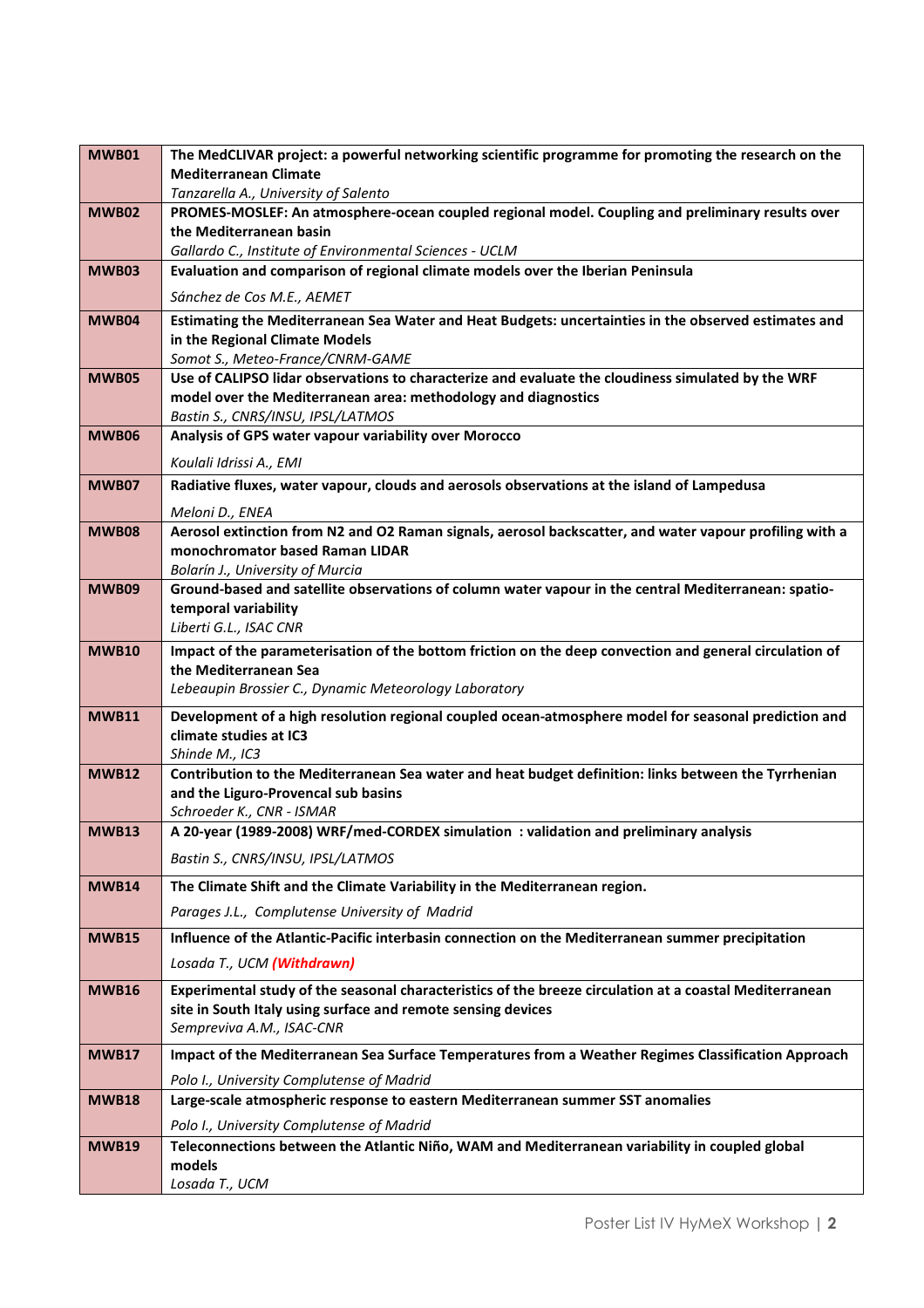| <b>MWB20</b> | Monitoring and modelling the dynamics of the Aegean-Levantine basins                                     |
|--------------|----------------------------------------------------------------------------------------------------------|
|              | Sofianos S., University of Athens                                                                        |
| <b>MWB21</b> | Modelling the entire range of the water exchange variability through the Strait of Gibraltar             |
|              | Sannino G., ENEA                                                                                         |
| <b>MWB22</b> | Mechanisms leading to rainfall anomalies in the Mediterranean region                                     |
|              | Baldi M., CNR-IBIMET                                                                                     |
| <b>MWB23</b> | Sea level rise over the Mediterranean: present climate and scenario simulations                          |
|              | Ruti P.M., ENEA                                                                                          |
| <b>MWB24</b> | Adriatic - Ionian Interaction: The Bimodal Oscillating System (BiOS)                                     |
|              | Gacic M., OGS                                                                                            |
| <b>MWB25</b> | Observationally based regional (Mediterranean area) characterization of spatial and temporal variability |
|              | of water vapour.                                                                                         |
|              | Liberti G.L., ISAC CNR                                                                                   |
| <b>MWB26</b> | Precipitable water content from ground-based sun/sky radiometer measurements: development of a new       |
|              | in-situ procedure.                                                                                       |
|              | Campanelli M., ISAC-CNR                                                                                  |
| <b>MWB27</b> | Long-term monitoring of the hydrographic properties of water masses in the Adriatic Sea                  |
|              | Paschini E., ISMAR-CNR Ancona                                                                            |
| <b>MWB28</b> | Evaporation and recent changes in Mediterranean Deep waters                                              |
|              | Salat J., ICM-CSIC                                                                                       |
| <b>MWB29</b> | Diurnal cycle of cloud cover in COSMO-CLM over the Mediterranean Basin                                   |
|              | Ahrens B., IAU, Goethe-University                                                                        |
| <b>MWB30</b> | Establishing an international network of ground-based microwave radiometers for operational retrievals   |
|              | of atmospheric temperature and water vapour                                                              |
|              | Cimini D., IMAA/CNR                                                                                      |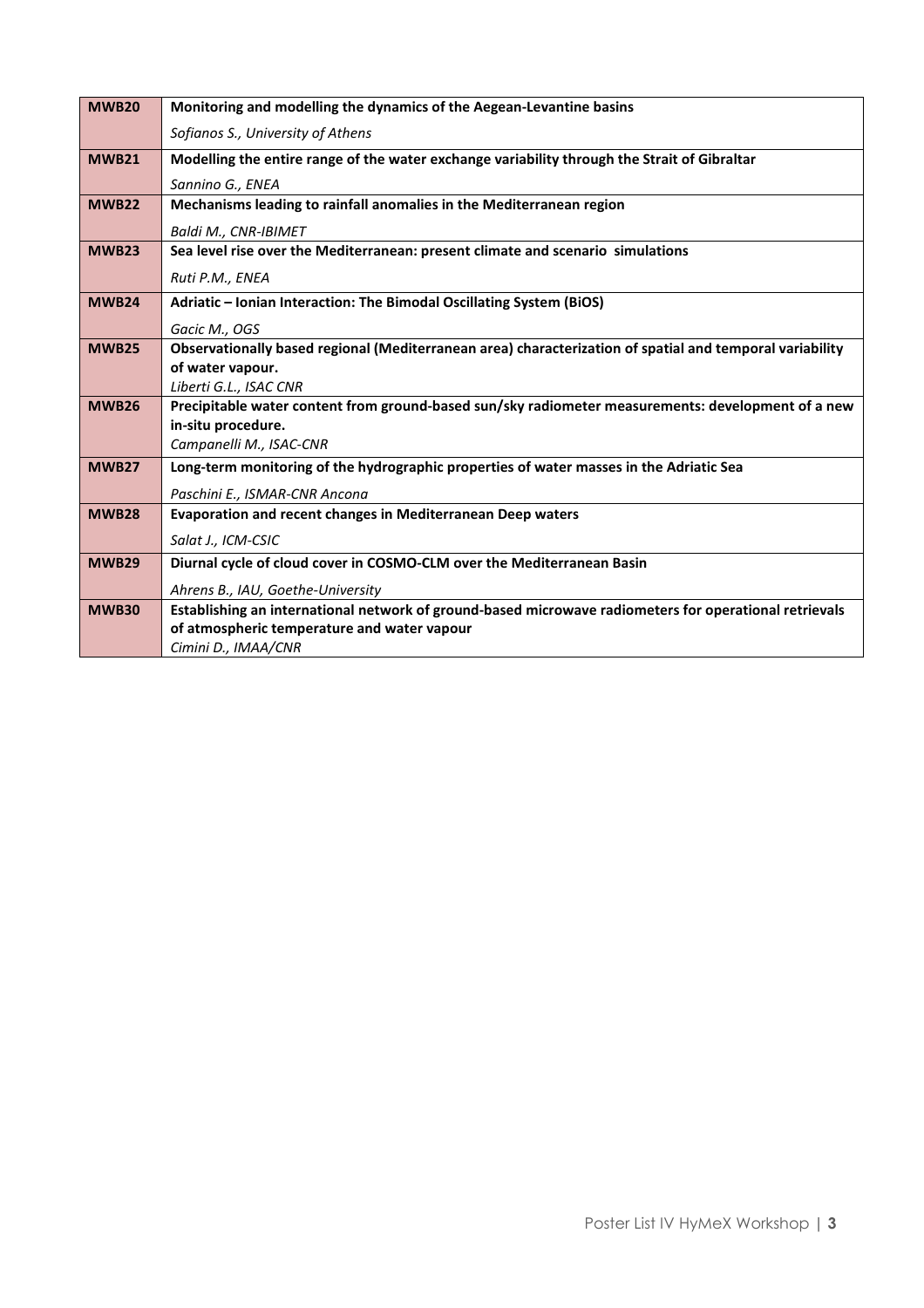| CHC01             | The ISAC-CNR micrometeorological base and database in Lecce                                                |
|-------------------|------------------------------------------------------------------------------------------------------------|
|                   | Martano P., ISAC-CNR                                                                                       |
| CHC <sub>02</sub> | Hydrometeorological modelling of the Laurentian Great Lakes using MESH                                     |
|                   | Fortin V., Environment Canada                                                                              |
| CHC <sub>03</sub> | Hydrological cycle and extreme precipitation statistics over Croatia simulated with regional climate model |
|                   | Patarcic M., Meteorological and Hydrological Service                                                       |
| CHC <sub>04</sub> | Uncertainties associated to the representation of surface processes in impact studies. A study in the      |
|                   | Mediterranean area.                                                                                        |
|                   | Martin E., CNRM-GAME (Météo-France, CNRS)                                                                  |
| CHC <sub>05</sub> | Theoretical and experimental researches of seismo-electric effect in rocks                                 |
|                   | Fedoryshyn O., Carpatian Branch of Subbotin Institute of Geophysics                                        |
| CHC <sub>06</sub> | Modelling interactions between surface and hydrosystems over the Crau Camargue region                      |
|                   | Courault D., Chargée de Recherches (HDR)                                                                   |
| CHC <sub>07</sub> | Methodology for the assimilation of regional climate model output in local climate change impact studies   |
|                   | adopting physically-based models of eco-hydrological processes<br>Guyennon D., IRSA-CNR                    |
| CHC <sub>08</sub> | The effect of indiscriminate and spectral nudging on regional climate modelling                            |
|                   | Omrani H., Dynamic Meteorology Laboratory                                                                  |
| CHC <sub>09</sub> | A innovative collaborative web framework to model the integrated water cycle: from coastal basin to        |
|                   | shallow marine waters                                                                                      |
|                   | Cau P., CRS4                                                                                               |
| <b>CHC10</b>      | A regional application of spatially distributed rainfall-runoff model for water resources estimation.      |
|                   | Montosi E., DISTART - University of Bologna                                                                |
| <b>CHC11</b>      | The water cycle at large scale over West Africa: an updated view from the AMMA project                     |
|                   | Bock O., IGN                                                                                               |
| <b>CHC12</b>      | Climate data for hydrological modelling in the WASSERMed project                                           |
|                   | Pizzigalli C., CMCC                                                                                        |
| CHC13             | Dynamical and statistical downscaling of precipitation and temperature in a Mediterranean area             |
|                   | Pizzigalli C., CMCC                                                                                        |
| <b>CHC14</b>      | Impact of the South Asian monsoon on the Mediterranean climate                                             |
|                   | Tamura T., University of Tokio                                                                             |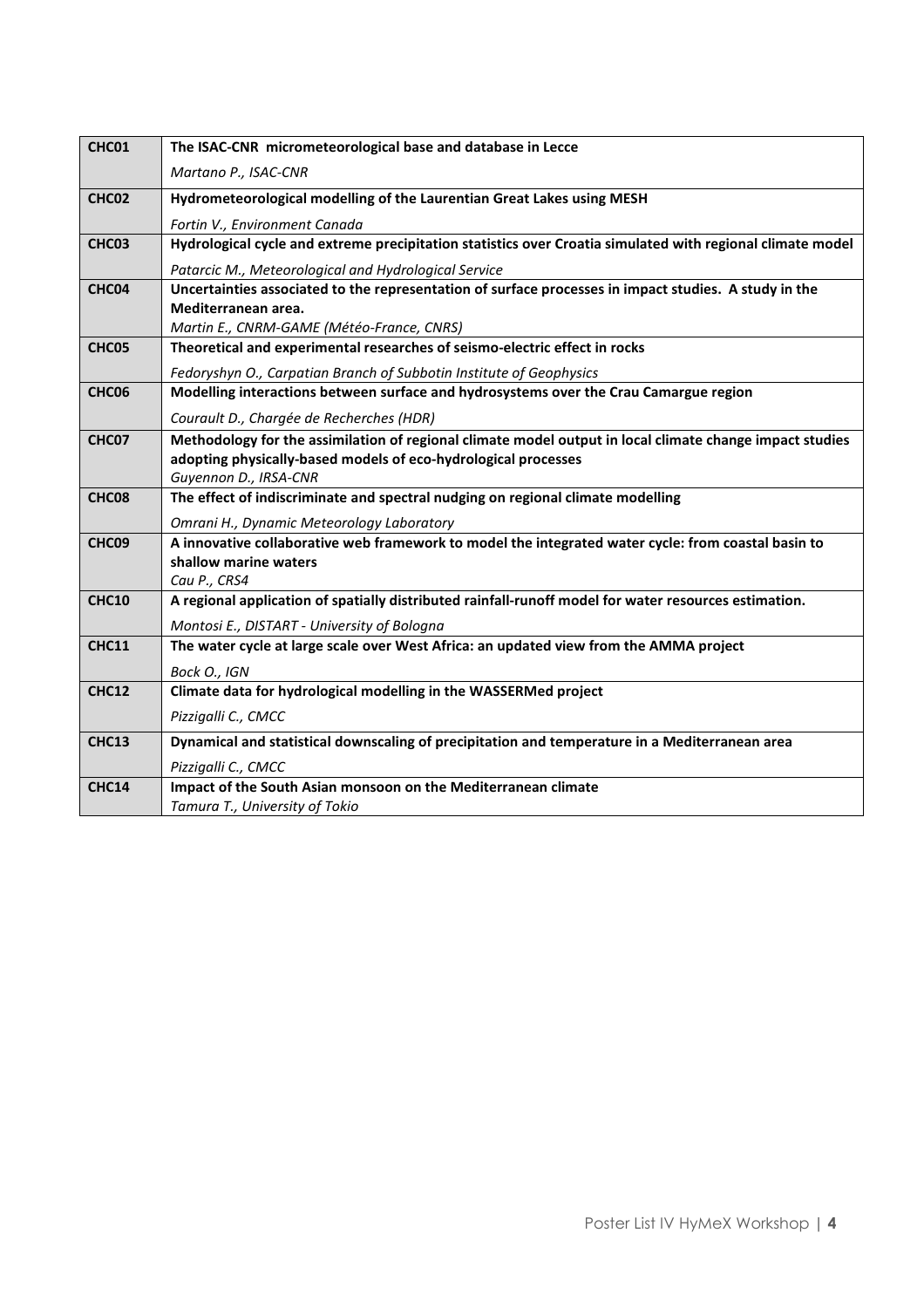| HPF01        | Ensemble-based mesoscale data assimilation and 3D scanning lidar operations: Proposed Contributions of<br>University of Hohenheim to HyMeX SOP 2012/13<br>Behrendt A., University of Hohenheim |
|--------------|------------------------------------------------------------------------------------------------------------------------------------------------------------------------------------------------|
| <b>HPF02</b> | Upstream wind field conditions in the western Mediterranean basin monitored by a network of wind<br>profilers radars.<br>Saïd F., Laboratoire d'Aérologie                                      |
| <b>HPF03</b> | A Mediterranean atmospheric observatory in Corsica within the framework of HyMEx and ChArMEx<br>Lambert D., University of Toulouse                                                             |
| HPF04        | Polarimetric radar observations of orographic impact on mesoscale precipitation events                                                                                                         |
|              | Hagen M., DLR Institute for Atmospheric Physics                                                                                                                                                |
| HPF05        | Meteohydrological modelling and monitoring in Liguria (TA NW Mediterranean sea)                                                                                                                |
|              | Cavallo A., ARPAL CFMI-PC                                                                                                                                                                      |
| HPF06        | Hi-resolution observational capabilities dedicated to the severe weather monitoring of the Greek                                                                                               |
|              | peninsula.                                                                                                                                                                                     |
| HPF07        | Chronis T., HCMR<br>Real time high-resolution forecast support for the HyMEX Special Observing Period: deterministic and                                                                       |
|              | ensemble strategies.                                                                                                                                                                           |
|              | Nuret M., Météo-France<br>Research Activities at CIMA Foundation and contributions to task teams activities                                                                                    |
| <b>HPF08</b> |                                                                                                                                                                                                |
| <b>HPF09</b> | Boni G., CIMA Research Foundation                                                                                                                                                              |
|              | Flash flood prediction for ungauged catchments                                                                                                                                                 |
| <b>HPF10</b> | Garambois P.A., IMFT<br>Meteo-hydrological predictions: testing different ensemble approaches                                                                                                  |
|              | Davolio S., ISAC-CNR                                                                                                                                                                           |
| <b>HPF11</b> | Comparison of LAPS analyses with EUMETSAT products for the characterization of cloud cover and                                                                                                 |
|              | instability indices in Mediterranean tropical-like cyclones<br>Conte D., ISAC-CNR                                                                                                              |
|              |                                                                                                                                                                                                |
| <b>HPF12</b> | Aerosol/cloud interactions in the Western Mediterranean during HYMEX                                                                                                                           |
| <b>HPF13</b> | Gomes L., CNRM - GAME<br>Towards a mesoscale Ensemble Prediction System for the north-western Mediterranean                                                                                    |
|              | Richard E., Laboratoire d'Aérologie                                                                                                                                                            |
| <b>HPF14</b> | Lightning activity and precipitation in South of France from August to December between 1992 and 2008                                                                                          |
|              | Coquillat S., LA University of Toulouse                                                                                                                                                        |
| <b>HPF15</b> | Analysis of radar quantitative precipitation estimates for medium-size catchment spatial scale                                                                                                 |
|              | Amorati R., ARPA Emilia-Romagna                                                                                                                                                                |
| <b>HPF16</b> | Sensitivity simulations of the 12-13 November 2004 heavy precipitation event over southeastern Italy                                                                                           |
|              | Mastrangelo D., DISAM, Parthenope University of Naples                                                                                                                                         |
| <b>HPF17</b> | Uncertainty reduction of the hydrological river stage forecasting during flash flood events                                                                                                    |
|              | Nerozzi F., ARPA-SIMC                                                                                                                                                                          |
| <b>HPF18</b> | Assimilation of polarimetric radar observations with the Arome model                                                                                                                           |
|              | Caumont O., CNRM-GAME                                                                                                                                                                          |
| <b>HPF19</b> | Modelling long-lasting deep convective systems over sea in the Mediterranean basin                                                                                                             |
| <b>HPF20</b> | Pasqui M., CNR-IBIMET<br>Relationships between High Precipitation Events (HPEs) and upper-level dynamics in a semi-idealized                                                                   |
|              | atmosphere                                                                                                                                                                                     |
|              | Maynard K., Météo-France                                                                                                                                                                       |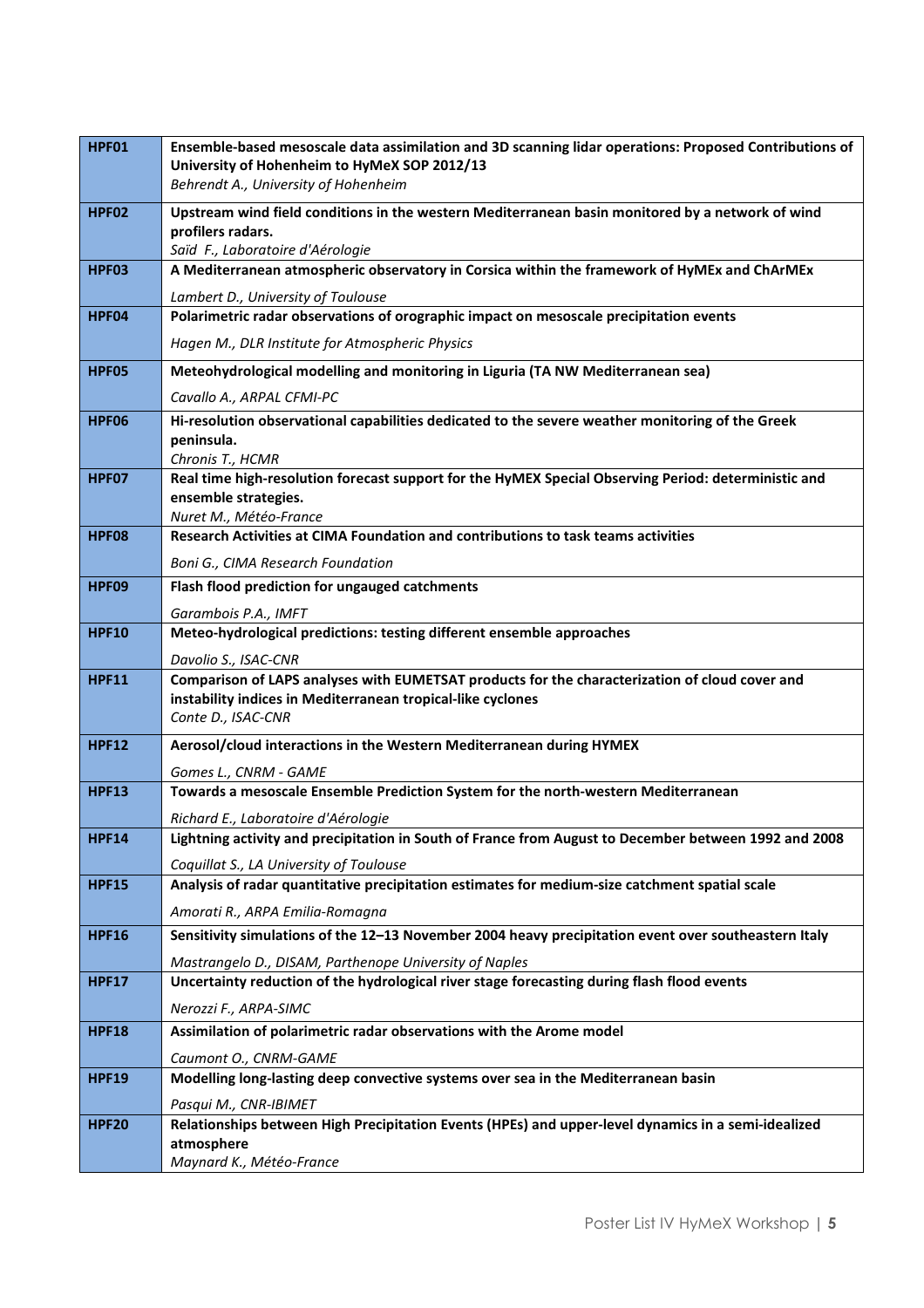| <b>HPF21</b> | X-band and C-band radar differential phase measurements for rainfall estimation: analysis of co-located                          |
|--------------|----------------------------------------------------------------------------------------------------------------------------------|
|              | measures during a convective precipitation event in Piemonte                                                                     |
|              | Cremonini R., ARPA Piemonte                                                                                                      |
| <b>HPF22</b> | Rainfall reanalysis in the Cévennes-Vivarais region, France                                                                      |
|              | Delrieu G., LTHE                                                                                                                 |
| <b>HPF23</b> | The Cévennes-Vivarais Mediterranean Hydrometeorological Observatory                                                              |
|              |                                                                                                                                  |
| <b>HPF24</b> | Boudevillain B., LTHE<br>Forecasting of large scale circulations propitious to Mediterranean Heavy Precipitating Systems with an |
|              | operational ensemble prediction system at Météo France                                                                           |
|              | Joly B., CNRM-GAME                                                                                                               |
| <b>HPF25</b> | Idealized numerical study of Mediterranean heavy precipitating events : identification of favouring                              |
|              | ingredients                                                                                                                      |
| <b>HPF26</b> | Bresson E., CNRM-GAME<br>08/08/08: the olympic storm event and its implications about severe weather                             |
|              |                                                                                                                                  |
| <b>HPF27</b> | Pucillo A., OSMER ARPA FVG<br>The WAVATEB project: water vapour transport in the Ebro valley during HyMeX experiment             |
|              | Ezcurra A., University Pais Vasco                                                                                                |
| <b>HPF28</b> | Post-food field surveys: an efficient way to gain experience on flash floods. Methodology and illustrations                      |
|              | Marchi L., CNR IRPI                                                                                                              |
| <b>HPF29</b> | Uncertainties in short-term forecasts of a Mediterranean heavy precipitation event: Assessment with                              |
|              | satellite observations                                                                                                           |
|              | Chaboureau J.P., University of Toulouse-CNRS                                                                                     |
| <b>HPF30</b> | Rossby wave tracking applications for predictability studies                                                                     |
|              | Grazzini F., ARPA-SIMC                                                                                                           |
| <b>HPF31</b> | Exploring some uncertainties of flash-flood simulations with ISBA-TOPMODEL coupled system on                                     |
|              | Cévennes-Vivarais watersheds                                                                                                     |
|              | Lespinas F., GAME/CNRM (Météo-France)                                                                                            |
| <b>HPF32</b> | Classifying severe rainfall events over Italy by hydrometeorological and dynamical criteria                                      |
|              | Parodi A., CIMA Research Foundation                                                                                              |
| <b>HPF33</b> | Lightning measurements and its application for severe storm detection and nowcasting                                             |
|              | Höller H., Institut for Atmospheric Physics                                                                                      |
| <b>HPF34</b> | ICT-based hydrometeorology science and natural disaster societal impact assessment: DRIHMS project                               |
|              | Parodi A., CIMA Research Foundation                                                                                              |
| <b>HPF35</b> | A network of disdrometers to investigate the variability of the raindrop size distribution                                       |
|              | Berne A., EPFL-LTE                                                                                                               |
| <b>HPF36</b> | RainMusic multi-instrument precipitation analysis: Application to the VOLTAIRE and MAP D-PHASE case<br>studies                   |
|              | Mariani S., ISPRA                                                                                                                |
| <b>HPF37</b> | An analysis of cyclones in relation with intense precipitation events in the Mediterranean region                                |
|              | Lionello P., University of Salento                                                                                               |
| <b>HPF38</b> | Evolution and growth of perturbations in a convection-resolving model                                                            |
|              | Uboldi F., Novate Milanese                                                                                                       |
| <b>HPF39</b> | Numerical Simulations of Conditionally Unstable Flows over a Mountain Ridge                                                      |
|              | Miglietta M., ISAC-CNR                                                                                                           |
| <b>HPF40</b> | Regional flood frequency analyses in the Mediterranean area involving extraordinary flood events at                              |
|              | ungauged sites                                                                                                                   |
|              | Gaume E., LCPC                                                                                                                   |
| <b>HPF41</b> | Background Error Statistics at convective scale in precipitating areas: the challenge of including                               |
|              | hydrometeors<br>Michel Y., Météo-France                                                                                          |
|              |                                                                                                                                  |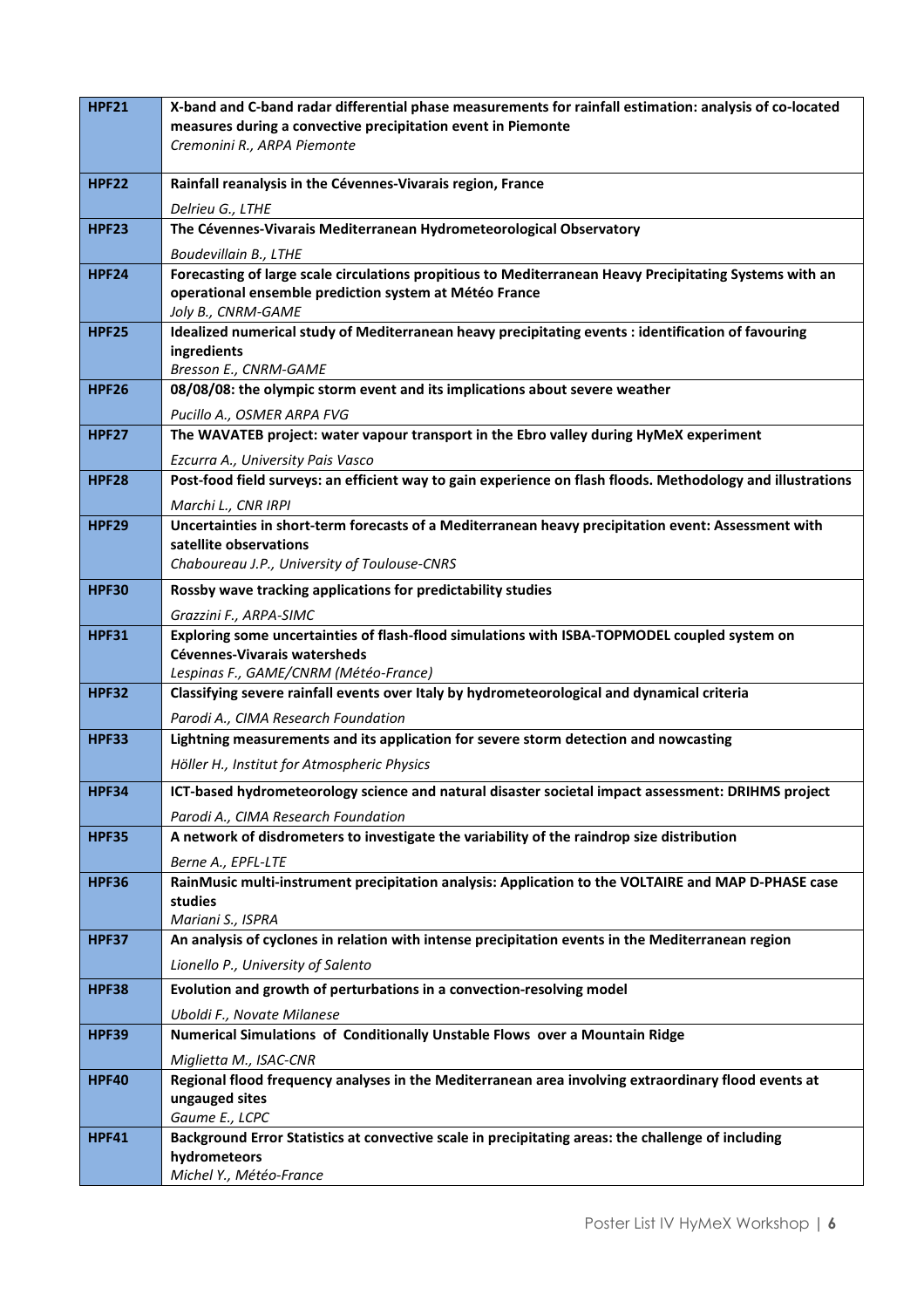| <b>HPF42</b> | Lightning activity in relation to thermodynamics, dynamics and microphysics in storms over Paris region   |
|--------------|-----------------------------------------------------------------------------------------------------------|
|              | <b>Buguet M., University Paul Sabatier</b>                                                                |
| <b>HPF43</b> | A fundamental predictability study of orographically modified convection                                  |
|              |                                                                                                           |
|              | Bongioannini Cerlini P., CRC University of Perugia                                                        |
| <b>HPF44</b> | Heavy precipitation systems observation at high resolution using Doppler Polarimetric measurements        |
|              | obtained with the FM-CW TARA radar                                                                        |
|              | Dufournet Y., TU Delft - ATMOS                                                                            |
| <b>HPF45</b> | Historical flash flood impact in Mallorca and its future evolution                                        |
|              | Rossello J., University of Balearic Islands                                                               |
| <b>HPF46</b> | A microphysical study using radar/satellite data and WRF/MM5 high resolution model simulations for        |
|              | two events: Deep convection in the tropical area and a storm in the Mediterranean area.                   |
|              | Gentile S., CETEMPS/University of L'Aquila                                                                |
| <b>HPF47</b> | Planetary boundary layer of the urban area of Rome: High resolution model simulation (WRF) and ground     |
|              | based observations.                                                                                       |
|              | Pichelli E., CETEMPS/University of L'Aquila                                                               |
| <b>HPF48</b> | Dual polarization radar observations of precipitation events in the area of Rome                          |
|              | Baldini L., ISAC-CNR                                                                                      |
| <b>HPF49</b> | Effects of slope length and rain intensity variations on surface runoff: experiments and modelling in the |
|              | <b>Pradel OHMCV Super Site</b>                                                                            |
|              | Vandervaere J.P., LTHE                                                                                    |
| <b>HPF50</b> | Rainfall regimes in the Cévennes-Vivarais target area for HyMEx                                           |
|              | Molinié G., LTHE-University of Grenoble 1                                                                 |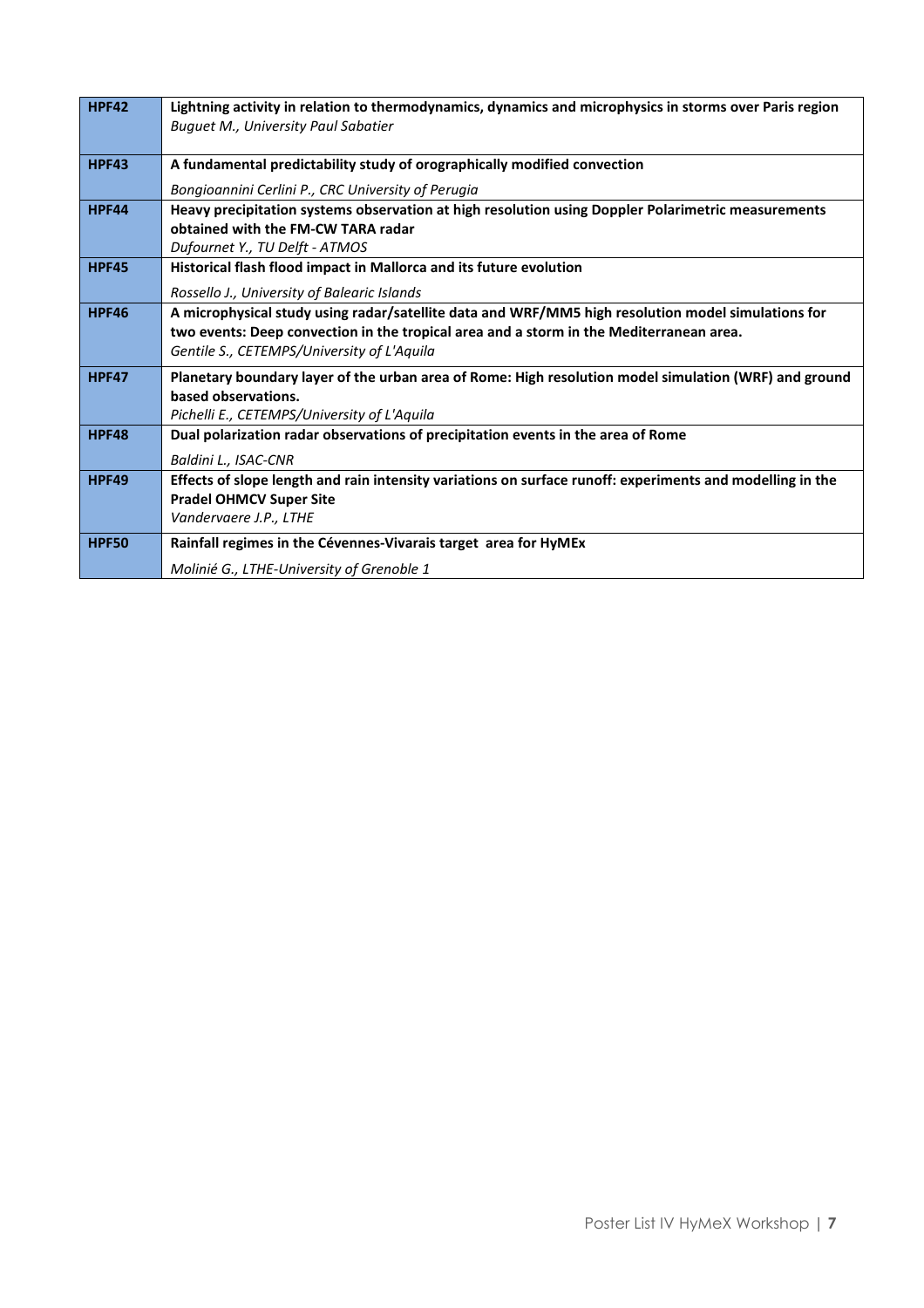| IASF01             | WRF Model and ASAR-retrieved sea surface wind field comparison in a case study over eastern        |
|--------------------|----------------------------------------------------------------------------------------------------|
|                    | <b>Mediterranean Sea</b>                                                                           |
|                    | Miglietta M., ISAC-CNR                                                                             |
| IASF <sub>02</sub> | The CNR-ISMAR network of meteorological stations and marine observatories in the Northern Adriatic |
|                    | Sea                                                                                                |
|                    | Sparnocchia S., CNR-ISMAR Trieste                                                                  |
| IASF <sub>03</sub> | Marine Atmospheric Boundary Layer Observations over the Mediterranean Sea                          |
|                    | Bozzano R., CNR-ISSIA                                                                              |
| IASF04             | Meteomarine observations from a buoy in Ligurian sea (TA NW Mediterranean sea)                     |
|                    | Gallino S., ARPAL CFMI-PC                                                                          |
| IASF05             | Contributions of atmospheric and oceanic conditions to the exceptional 2005 event of deep water    |
|                    | formation in the Northwestern Mediterranean basin                                                  |
|                    | Herrmann M., CNRM-GAME, CNRS/Météo-France                                                          |
| IASF06             | Characteristics of the wavenumber spectral decay of the near surface wind kinetic energy in the    |
|                    | <b>Mediterranean Sea</b>                                                                           |
|                    | Zecchetto S., ISAC-CNR                                                                             |
| IASF07             | Storm surge modelling in the Mediterranean Sea with focus on the Italian coast                     |
|                    | Ferrarin C., ISMAR - CNR                                                                           |
| IASF08             | Meteorological and Marine Time Series Collected Offshore in the Ligurian Sea                       |
|                    | Bozzano R., CNR-ISSIA                                                                              |